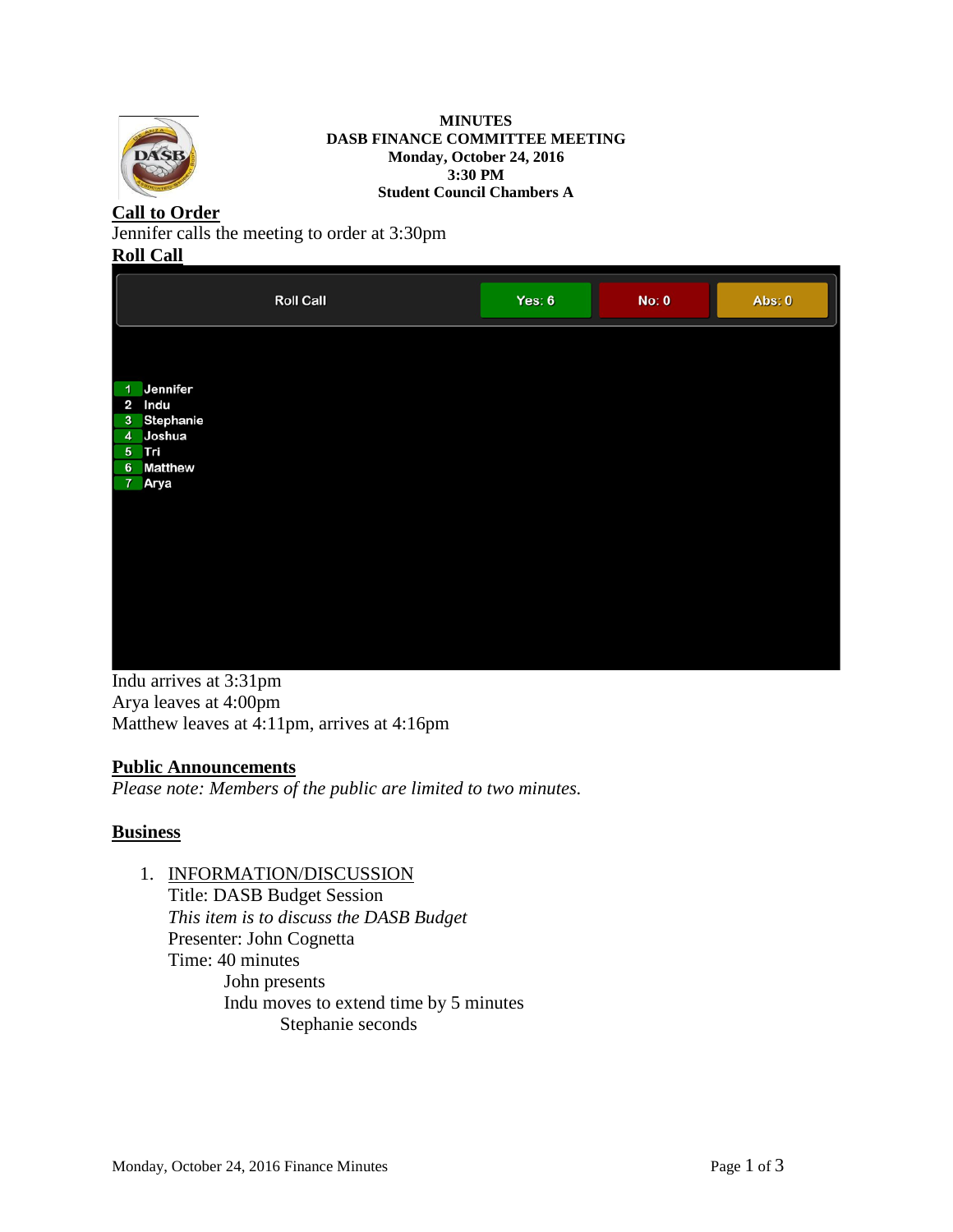# 2. INFORMATION/DISCUSSION/ACTION

Title: Appoint Vice President *This item is to choose and appoint a Vice President for the Finance Committee*  Presenter: Jennifer Tanko Time: 20 minutes Indu nominates Josh and Tri Stephanie seconds

Roll Call vote to appoint Josh

| Appoint Joshua Alfaro as Vice Chair of the Finance Comi | Yes: 3 | <b>No: 3</b> | Abs: 0 |
|---------------------------------------------------------|--------|--------------|--------|
|                                                         |        |              |        |
| Jennifer<br>$\blacktriangleleft$                        |        |              |        |
| 2 Indu                                                  |        |              |        |
| Stephanie<br>3 <sup>°</sup><br>Joshua<br>4 <sup>1</sup> |        |              |        |
| 5 Tri                                                   |        |              |        |
| <b>Matthew</b><br>$6\phantom{1}$                        |        |              |        |
| Arya<br>7                                               |        |              |        |
|                                                         |        |              |        |
|                                                         |        |              |        |
|                                                         |        |              |        |
|                                                         |        |              |        |
|                                                         |        |              |        |
|                                                         |        |              |        |
|                                                         |        |              |        |
|                                                         |        |              |        |
|                                                         |        |              |        |
|                                                         |        |              |        |

Indu moves to postpone indefinitely Steph

Indu moves to move Item #5 to after Item #2 Stephanie seconds

Stephanie moves to have a 5 minutes recess at 4:45pm Indu seconds

Roll Call to reconvene at 4:50pm